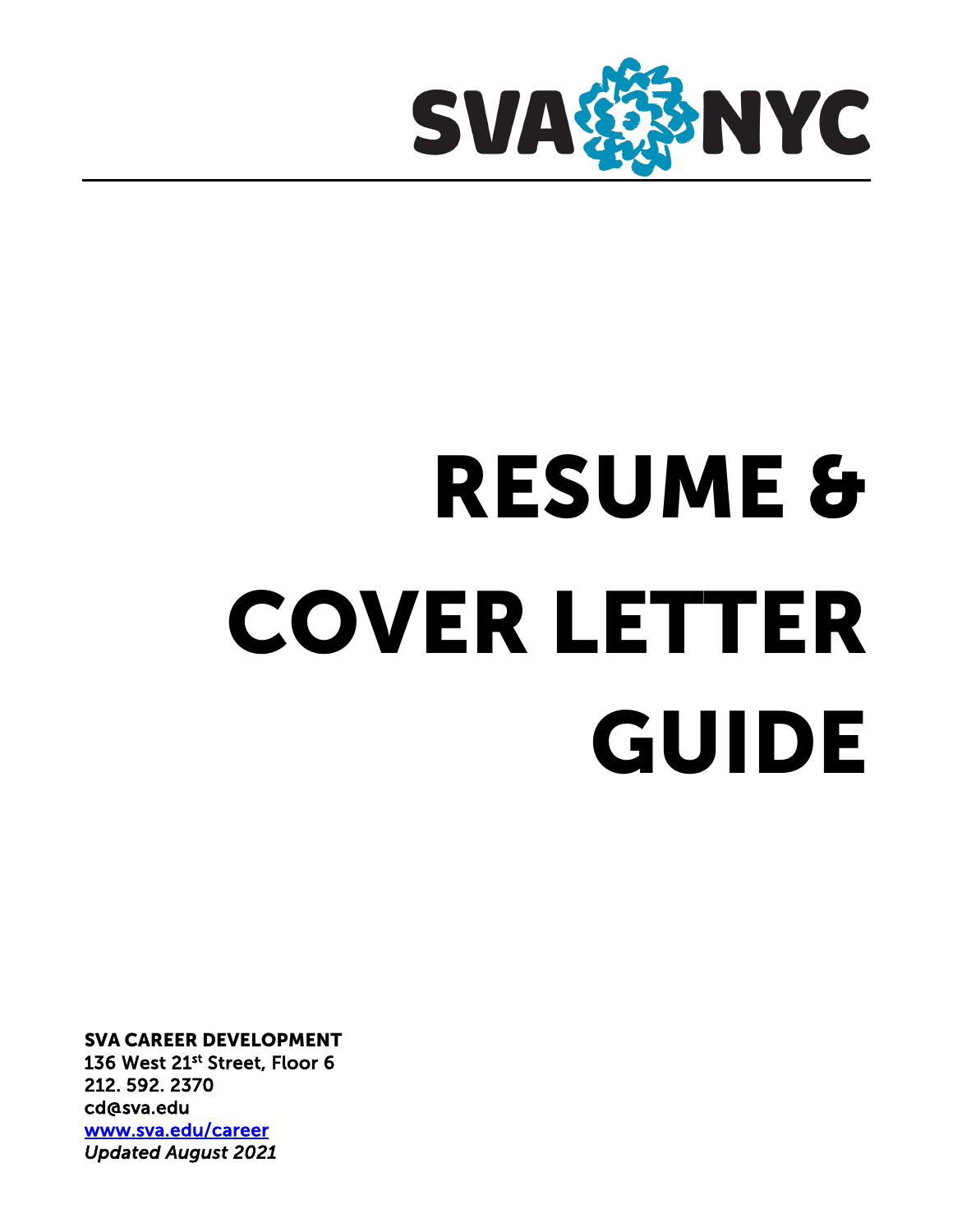#### ACTION VERBS FOR RESUME WRITING:

accomplished designed instructed reorganized administered directed lectured reviewed collaborated expanded originated strengthened conceptualized fulfilled pinpointed supported consolidated generated presented taught contributed improved programmed trained

accelerated demonstrated instituted reinforced achieved developed interpreted researched adapted devised launched revamped analyzed discovered led revised approved effected maintained scheduled assessed eliminated managed set up assisted enriched mastered shaped broadened established monitored simplified budgeted estimated motivated solved built evaluated operated specialized clarified exceeded organized streamlined compiled expedited participated structured completed facilitated performed summarized conceived found planned supervised conducted gathered prepared surpassed controlled increased proposed translated created influenced proved utilized cultivated implemented provided won defined initiated recommended wrote delegated innovated reduced

#### CONCRETE NOUNS AND POSITIVE MODIFIERS:

ability actively capacity competence competent

consistent effective pertinent proficient qualified

resourceful substantially successfully versatile vigorous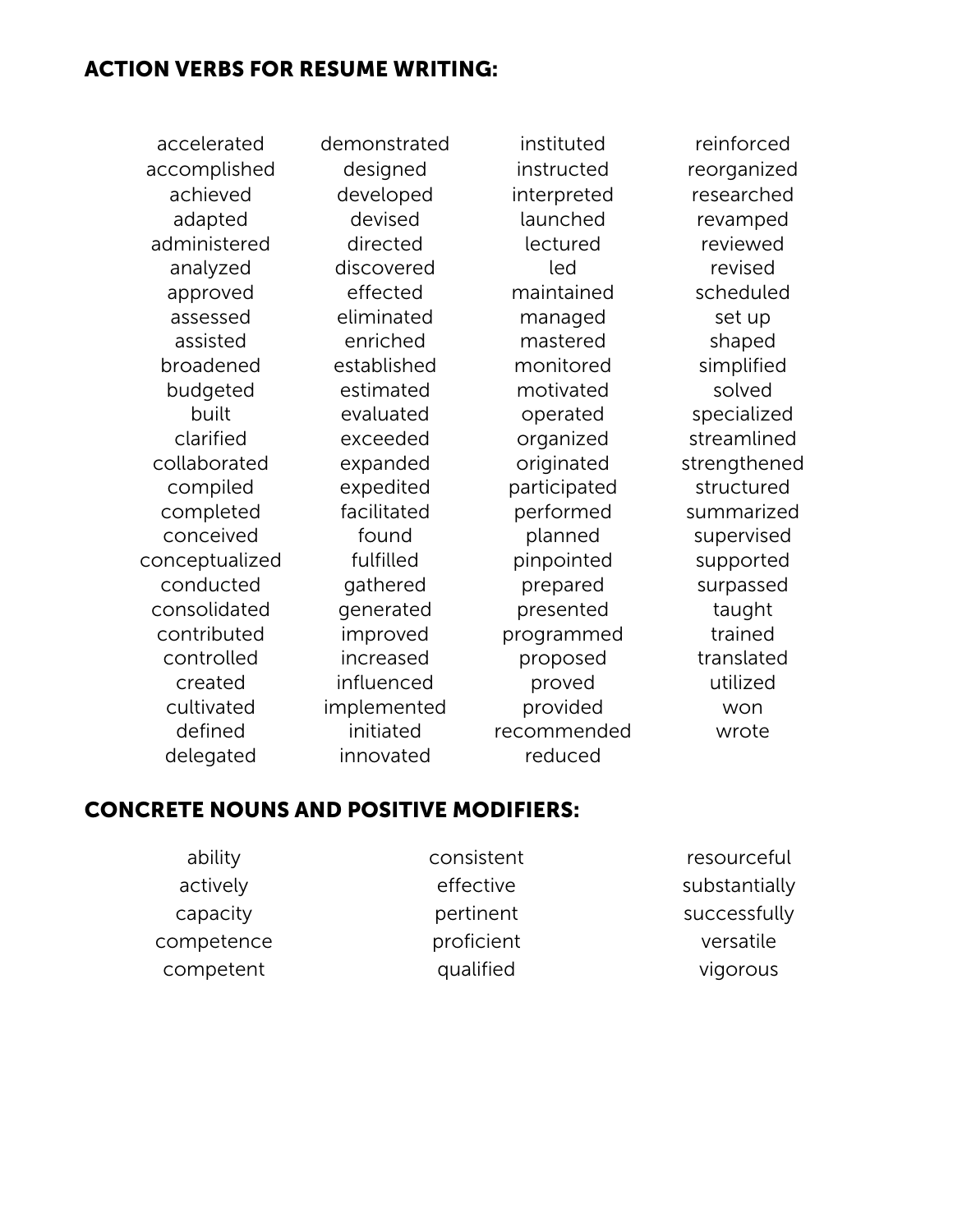## **GUIDELINES FOR RESUME WRITING**

The good news for artists or individuals pursuing work in creative industries is that there is not a "standard" resume. It is a chance to promote your individuality and style. However, here are some general guidelines for a more effective resume.

- 1. The resume should be a **one-page**, concise listing of your education, employment history and accomplishments. Make all your text additions and edits first, on a "master" resume then edit down to one page by removing unnecessary information and/or reformatting.
- 2. Consider including a "Summary" or "Profile" statement as your first section. See below for details.
- 3. Do NOT include an "Objective." This is no longer used and focuses on you and your needs.
- 4. **Don't over design**. Keep it simple, organized and only in black text or minimal use of one other color. Some resumes are so over-designed that they become difficult to read, and readability is the key, especially for Applicant Tracking Systems (ATS). See #15.
	- a. Consider fonts such as Open Sans, Calibri, and Helvetica (all in Modern).
	- b. Font size should be no smaller than 10 or 11-point.
	- c. Use **bolding** and *italics* to make certain words, like job titles and company names, stand out.
- 5. **Never use a resume template in MS Word, Apple Pages or another program.** These limit your ability to customize your resume design, and you'll risk having a resume that looks extremely similar to others.'
- 6. **Make sure your resume is letter-perfect**. Misspellings and grammatical errors give a potential employer a terrible first impression. Have at least two people proofread your resume.
- 7. Be consistent in format and style—if you put a job before place of employment in your first entry, do the same for the rest of your experience.
- 8. **Use action verbs, concrete nouns, and positive modifiers** (see attached suggested list) and omit personal pronouns (i.e., "implemented procedures" rather than "I implemented procedures").
- 9. Arrange your information in **reverse chronological order**; the most recent school attended and the most recent job you have held should be listed first.
- 10. **Test your resume for relevancy.** Everything in your resume should either support your job or career objective directly or support your character in general. If you have no definite purpose for including something, leave it out.
- 11. Always **attach your resume** to an emailed application **as a PDF file**, unless the posting specifies otherwise.
- 12. If mailing your resume, or when bringing copies to an interview, print only on high-quality resume paper.
- 13. Remember your resume is only a door opener. **Your goal is a personal interview**.
- 14. Do not include that your references are available; it is assumed that you will provide them if requested. Keep a separate list of references and make them available to potential employers **only upon request**.
- 15. You may be applying through a company's portal and an "Applicant Tracking System" (ATS) and not sending your materials directly to a person/email. We recommend you learn more about the function of ATS's from a career counselor and at sites such as jobscan.co

#### **SAMPLE RESUME FORMAT**

#### **NAME/ADDRESS/PHONE NUMBER/EMAIL/WEBSITE and LINKEDIN ADDRESSES:**

Be sure to print your name in a bold, large font size.

#### **SUMMARY/PROFILE/BIO (optional):**

One or two sentences summarizing your most relevant skills and accomplishments in an action verb format.

#### **EDUCATION:**

List in reverse chronological order, from the present to the past. Include institution, location, school division, degree, graduation date or expected graduation date, majors and minors. Do NOT include high school.

#### **HONORS/AWARDS:**

List any honors, scholarships or awards you have received, including any received from community or civic organizations. **RELEVANT COURSEWORK:**

List courses that are relevant to the position. Focus on electives and advanced courses that demonstrate you've gained skills relevant to your job.

#### **EXPERIENCE:**

List job title, employer/organization, location (city and state only), dates of employment and a brief job description. Emphasize results and accomplishments! Do not lead with "duties or responsibilities included." **Use action verbs!**

#### **SKILLS:**

Include all computer, foreign language, and technical/industry skills. Characterize your level of ability (proficient, knowledge of, experience in, familiar with, etc.)

#### **ACTIVITIES (optional):**

Include relevant club memberships, community service and hobbies. Emphasize leadership duties.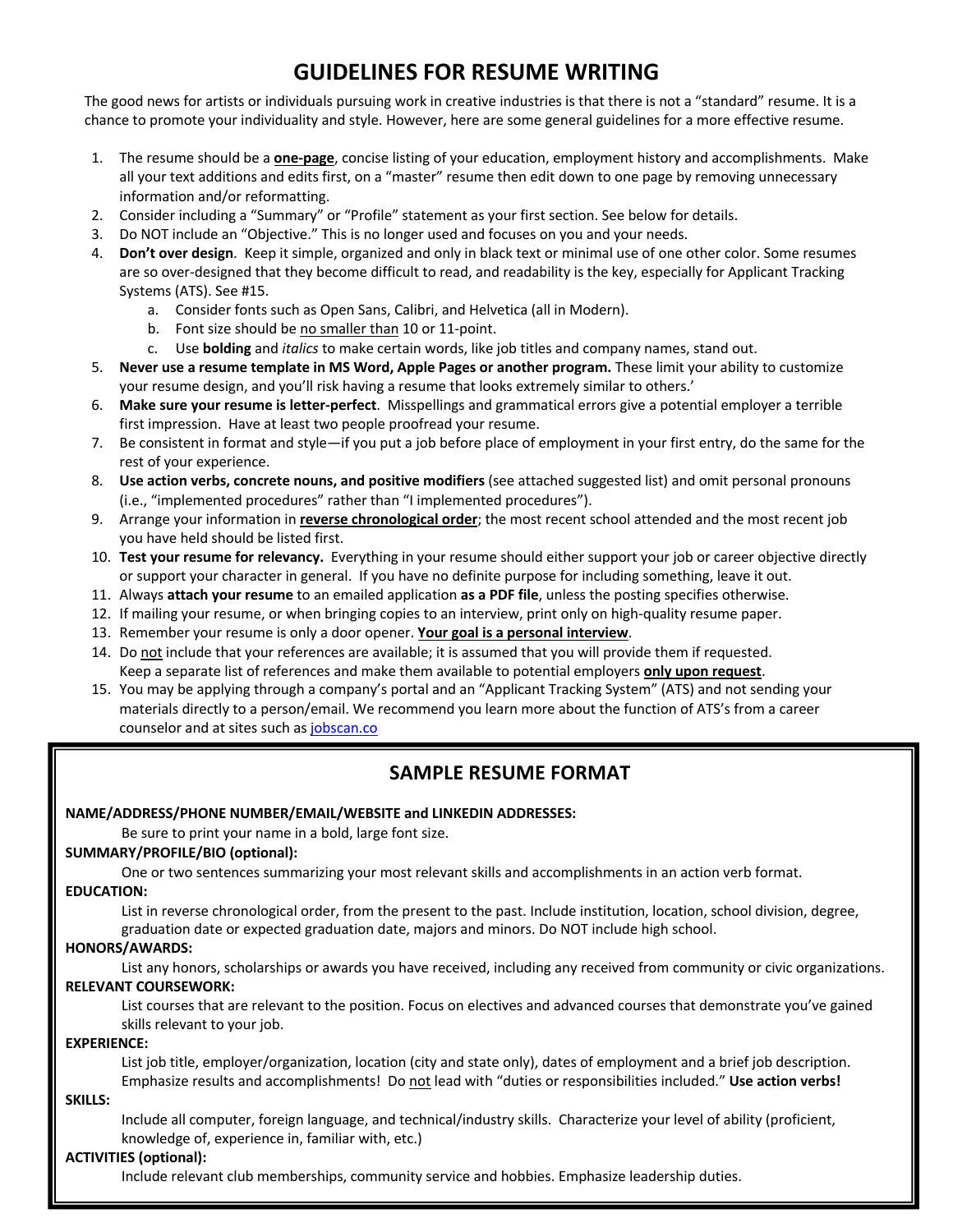# **JANE ANDERSON**

New York, NY, 212-685-3333, janderson@gmail.com, www.janeanderson.com

#### **EDUCATION**

|                          | <b>School of Visual Arts</b>                                                                                                                                                                                                                                      | New York, NY                     |
|--------------------------|-------------------------------------------------------------------------------------------------------------------------------------------------------------------------------------------------------------------------------------------------------------------|----------------------------------|
|                          | Bachelor of Fine Arts, Photography                                                                                                                                                                                                                                | 2021                             |
|                          | <b>COURSE WORK</b><br>• Advanced Black and White Printing, Linda Peterson<br>Advanced Color Printing, Eric Weeks<br>$\bullet$<br>Studio/Location Photography, Stacy Morrison<br>Lighting for Portraiture, Jessica Miller<br>· Digital Photography, Justin O'Neill |                                  |
| <b>WORK EXPERIENCE</b>   |                                                                                                                                                                                                                                                                   |                                  |
|                          | Light and Image Works<br><b>Photography Lab Assistant</b>                                                                                                                                                                                                         | New York, NY<br>$2019 -$ Present |
|                          | • Assist photography staff in all aspects of production, location scouting, packing still life<br>objects for shoots, portfolio reviews and returns, answering phones and filing                                                                                  |                                  |
| <b>Stardust Studios</b>  |                                                                                                                                                                                                                                                                   | New York, NY                     |
|                          | <b>Freelance Photographer</b>                                                                                                                                                                                                                                     | $2017 - 2019$                    |
|                          | Photographed various bands and celebrities for CD covers, editorials and advertisements<br>Clients included: Spin, Details, Sony                                                                                                                                  |                                  |
| <b>Gallery Assistant</b> | 303 Photographic Gallery                                                                                                                                                                                                                                          | New York, NY<br>2016             |
|                          | Reviewed artist portfolios, handled client relations, maintained digital inventory and<br>executed bulk mailings                                                                                                                                                  |                                  |

#### **COMPUTER SKILLS**

Mac/PC proficient: Adobe Photoshop, InDesign, Illustrator, Lightroom, Flash Capture One, ImageReady, FlexColor Adobe Dreamweaver and Basic HTML MS Word, PowerPoint, Excel

#### **TECHNICAL SKILLS**

Cameras: Canon and Nikon DSLR systems, Hasselblad digital backs, Mamiya Large format:  $4 \times 5$  and  $8 \times 10$ Printing/Processing: Epson digital printing, b&w printing and processing Retouching skills: color correction, photo retouching Lighting: tungsten and strobe lighting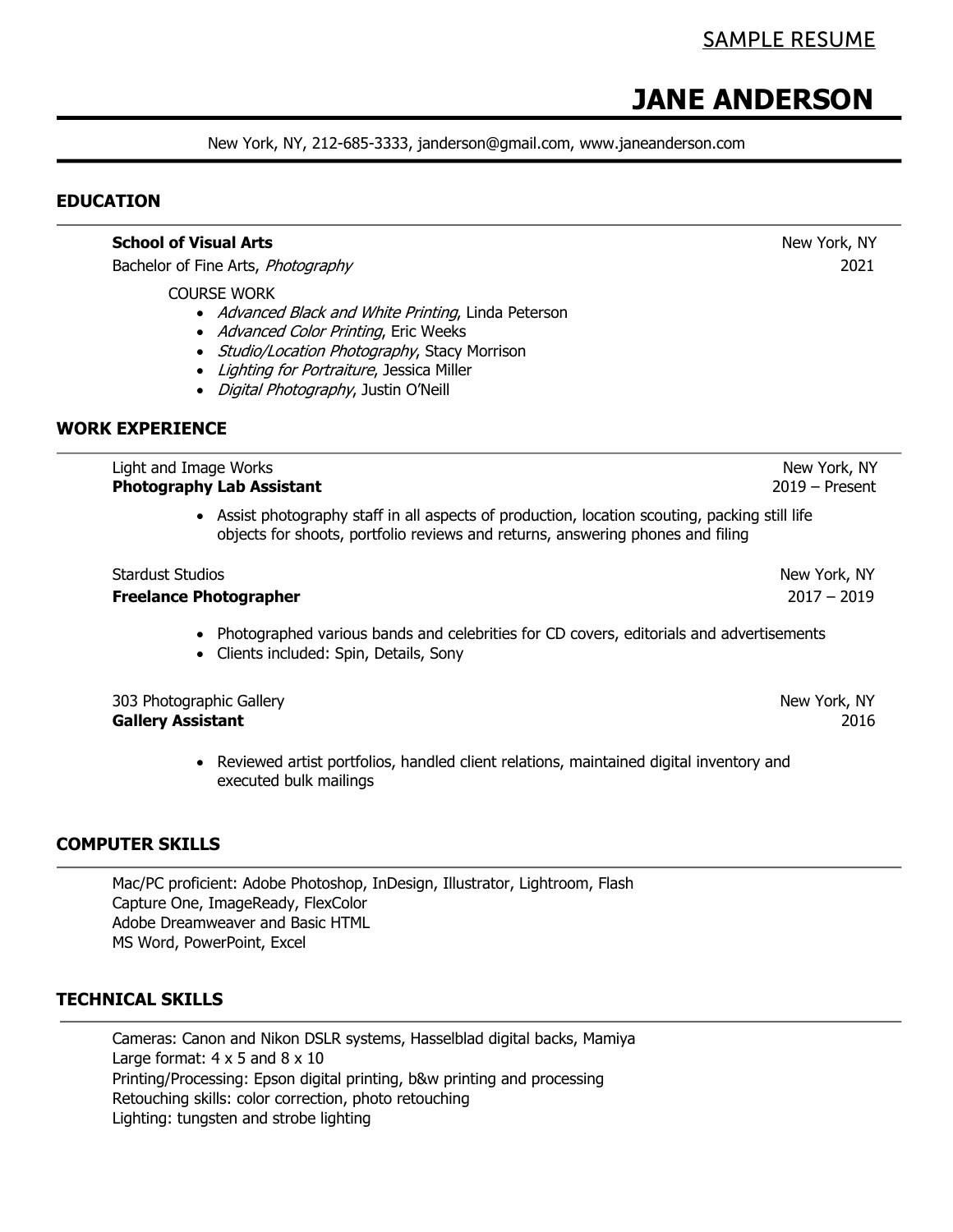# $\overline{\text{ASHLEY AARON}}^{\text{New York, NY1917.555.1212}}$ New York, NY | 917.555.1212

ashleyaaron@gmail.com linkedin.com/in/ashleyaaron ashleyaaron.com

| <b>EDUCATION</b>   | School of Visual Arts, New York, NY<br>Bachelor of Fine Arts, Design                                                                                                                                              | May 2021     |
|--------------------|-------------------------------------------------------------------------------------------------------------------------------------------------------------------------------------------------------------------|--------------|
| <b>SKILLS</b>      | Computer: Adobe Creative Suite (Photoshop, Illustrator, InDesign,<br>AfterEffects), HTML, CSS<br>Design: Typography, motion graphics, branding, presentations, website<br>Languages: Fluent in Spanish and French |              |
| <b>COURSE WORK</b> | Visual Literacy - Richard Wilde<br>Communication Graphic Design - Stefan Sagmeister<br>Advertising and Branding - Debbie Millman                                                                                  |              |
| <b>WORK</b>        | Target, Inc., New York, NY<br>Design Intern                                                                                                                                                                       | Summer 2020  |
|                    | Supported design team in development of brand identities,<br>$\bullet$<br>packaging, websites, motion graphics, and presentation materials                                                                        |              |
|                    | Mary Hart Photography, New York, NY<br>Design and Production Assistant                                                                                                                                            | Summer 2018  |
|                    | Designed and produced custom wedding albums and luxury social<br>stationary packages<br>Assisted owner/photographer in design and assembly of displays for<br>expos and pop-up shops                              |              |
| <b>LEADERSHIP</b>  | SVA Department of Residence Life, New York, NY                                                                                                                                                                    | 2018 to 2021 |
| <b>EXPERIENCE</b>  | <b>Resident Assistant</b><br>Collaborate with Residence Life team to build community and<br>mentor residents                                                                                                      |              |
| <b>EXHIBITIONS</b> | BFA Graphic Design and Advertising Juried Portfolio Exhibition<br>School of Visual Arts, New York, NY 2019                                                                                                        |              |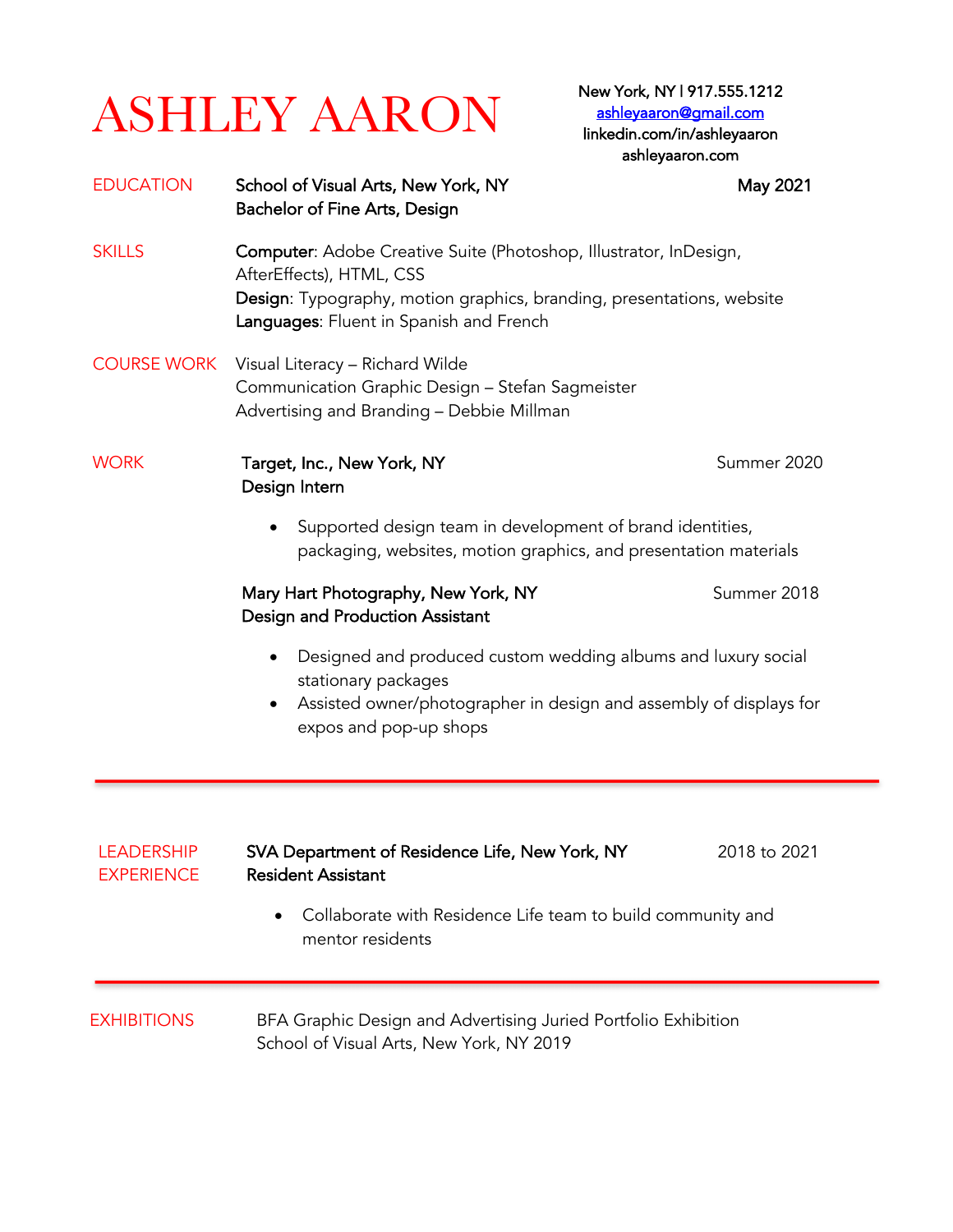TRAVIS CARTER New York, NY / 212-555-5555 / tcarter@sva.edu / www.travisfilms.com

#### EDUCATION

#### School of Visual Arts 2021

Bachelor of Fine Arts in *Film & Video* Dean's List 2018-2019

#### **SKILLS**

- Experience with scheduling cast and crew; location scouting and permits
- Familiarity with film set protocols, communications, and script supervision
- Proficient with AVID, Final Cut Pro, Apple and PC computers, Microsoft Office, Filemaker

#### FILM EXPERIENCE

*Assistant to the Director*

Requiem Pictures

- Provided continuity on the set of an independent short horror film
- Maintained a comprehensive log of acceptable sound and visual takes
- Assisted with props, costumes, special effects, and make-up

#### *Assistant to the Director* 2020

#### Sydney Productions New York, NY

- Served as liaison between the Director and both crew and talent
- Assisted with sound, lighting, and script supervision on the set of *Underground*, a feature film

#### *Production Assistant* 2019

#### Miramax Films New York, NY

- Assisted in all areas of film production including gathering and managing props and preparing all shoot locations
- Provided production updates to various departments of Miramax

#### *Production Intern* 2018

#### Tribeca Films New York, NY

• Assisted with production scheduling, research, script revision process, script distribution and general office work

#### OTHER EXPERIENCE

#### *Sales Representative*  Barnes and Noble Booksellers 2016-2019 **New York, NY**

• Provided excellent customer service; consistently a high performer in sales (top 20%)

**New York, NY** 

2021

New York, NY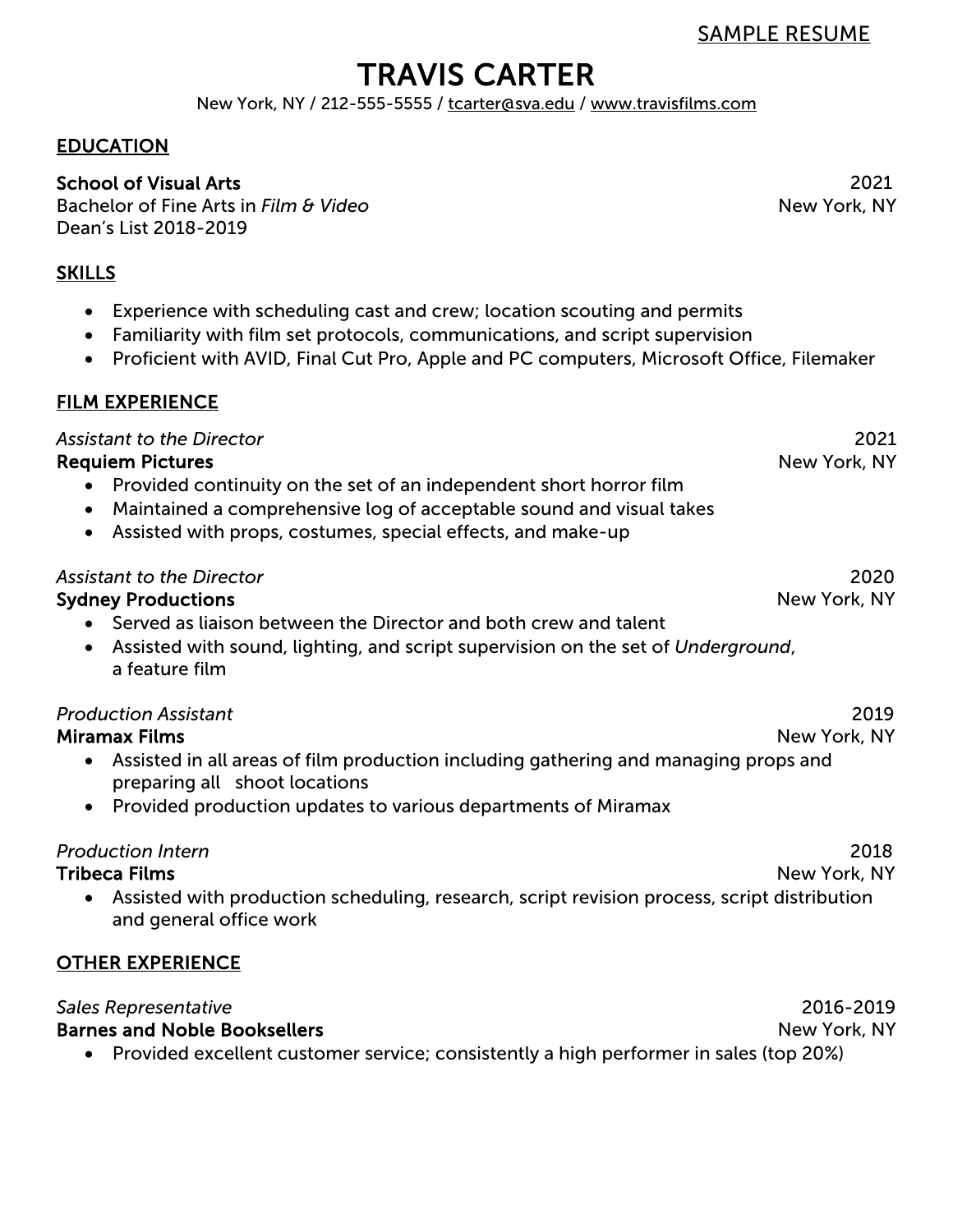#### SAMPLE GRADUATE STUDENT RESUME

#### **Nicole Connor**

917-555-1212 | nicole.connor@gmail.com | linkedin.com/in/Nicoleconnor www.nicoleconnor.com

#### **Design Strategist focused on social innovation within communities**

#### **Education**

**Master of Fine Arts, Design for Social Innovation <b>Expected Graduation, 2022** School of Visual Arts, New York, NY *Courses include data mapping, informal economies, human and social systems, and game design*

#### **Bachelor of Arts, Anthropology** 2016

University of Texas at Austin, Austin, TX

#### **Skills**

**Research:** Ethnography, Interviewing, Focus Groups, Participant Observation, User Journey Mapping

**Software:** Adobe Creative Suite (Photoshop, Illustrator, InDesign), 3D Max, Corel Draw, MS Office

**Languages:** Fluent in Spanish, French, and Italian

#### **Experience**

#### **Target, Inc., New York, NY** 2018 to 2020 **User Experience Researcher and CSR Assistant**

- Conducted qualitative user research and derived insights into consumer behavior
- Advised design team on new user interface that increased web sales by 40% in first month
- Collaborated with corporate responsibility team to create neighborhood sustainability initiatives in Minneapolis in partnership with LEED professionals in architecture and urban planning

#### **HG Associates, New York NY** 2016 **Strategy Intern**

- Wrote case studies and narratives for Fortune 500 company's sustainable strategy
- Partnered with design team to visualize data from focus groups and company meetings
- Organized and facilitated meetings during staff retreat for C-suite executives

#### **Recent Projects**

#### **Astoria Foodies, Astoria, NY** 2021 **Digital Strategist and Innovator**

- Designed a digital marketplace to connect food entrepreneurs with local farmers and customers
- Generated 2600+ page views on first day of website launch w/ 55% signing up for e-newsletter
- Managed team of six volunteers from local colleges, and facilitated trainings and meetings

#### **Lower East Side Storefront Project, New York, NY** 2020 **Creator**

• Collaborated with residents, nonprofit organizations, and small businesses to rehab abandoned storefronts and turn them into reusable spaces for neighborhood artists and community groups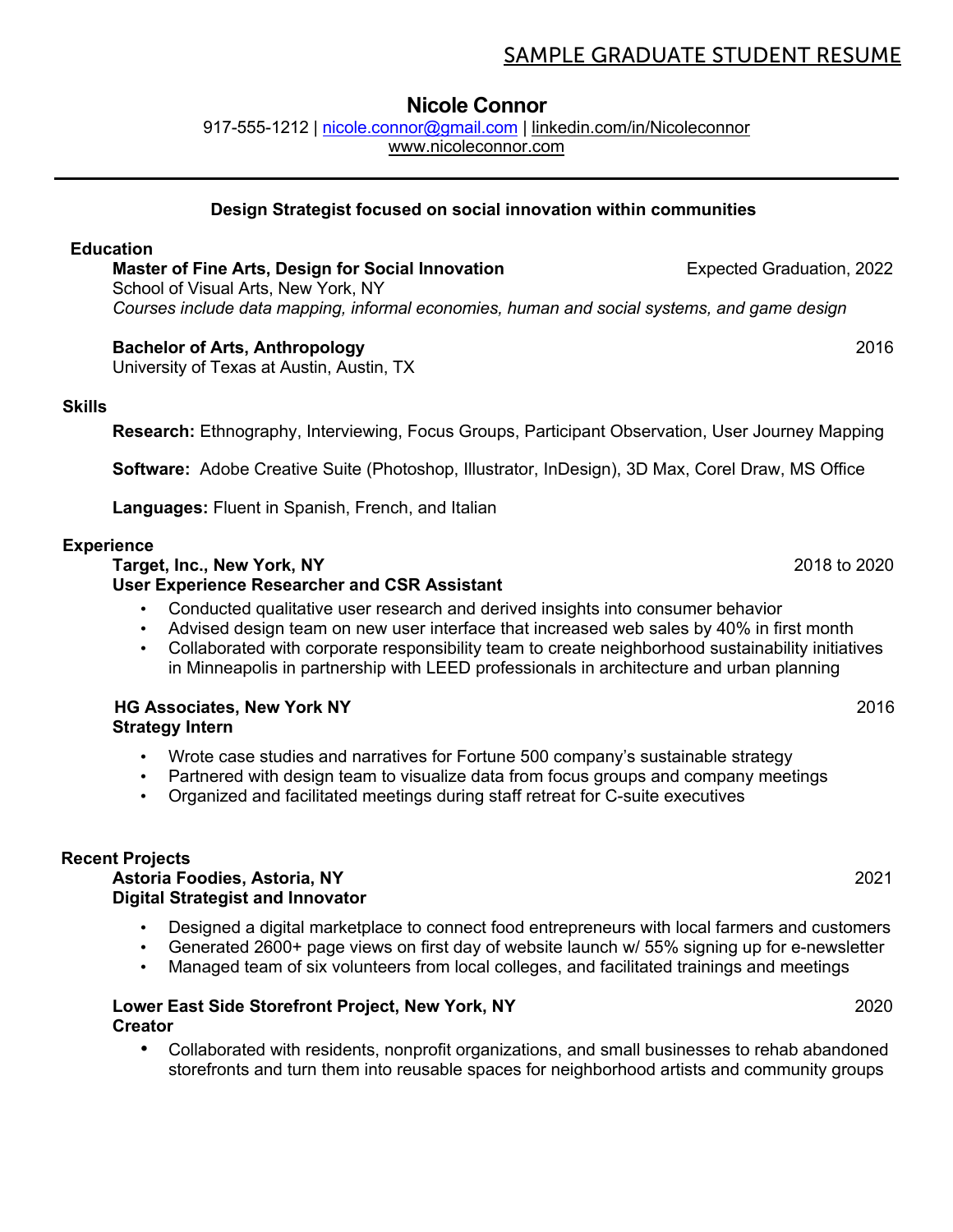#### SAMPLE STARTER RESUME

# **Abby Road**

New York, NY Abby.road@gmail.com 917-555-2389 AbbyRoad.com

#### **EDUCATION**

SCHOOL OF VISUAL ARTS New York, NY Bachelor of Fine Arts, Design 2021

• Dean's List

#### **HONORS/AWARDS**

Scholastic Silver Key Award for Photography May 2017

• Selected as one of 50 students nationally and participated in awards ceremony at Carnegie Hall, New York

#### **COURSE WORK**

*Design I*, with Milton Glaser *Photography I*, with Elinor Carucci *Portfolio I*, with Richard Wilde

#### **SKILLS**

Illustrator and InDesign (Intermediate level) Photoshop and After Effects (Basic) Traditional art skills include Drawing, Painting, Silkscreen, Fiber Arts Technical skills include advanced use of 35mm and medium format still cameras

#### **WORK EXPERIENCE**

- Assisted art director with designing new product line for home department including linens, curtains, bedding and furniture
- Launched new social media campaign for Target using Instagram and Facebook

#### **OTHER ACTIVITIES**

NOGUCHI SCULPTURE CENTER WORKSHOP, Austin, TX Summer 2017

Participated in an artists' workshop to explore careers in the arts and learn about art history, sculpture, and object conservation

TARGET Austin, TX Design Intern Summer 2020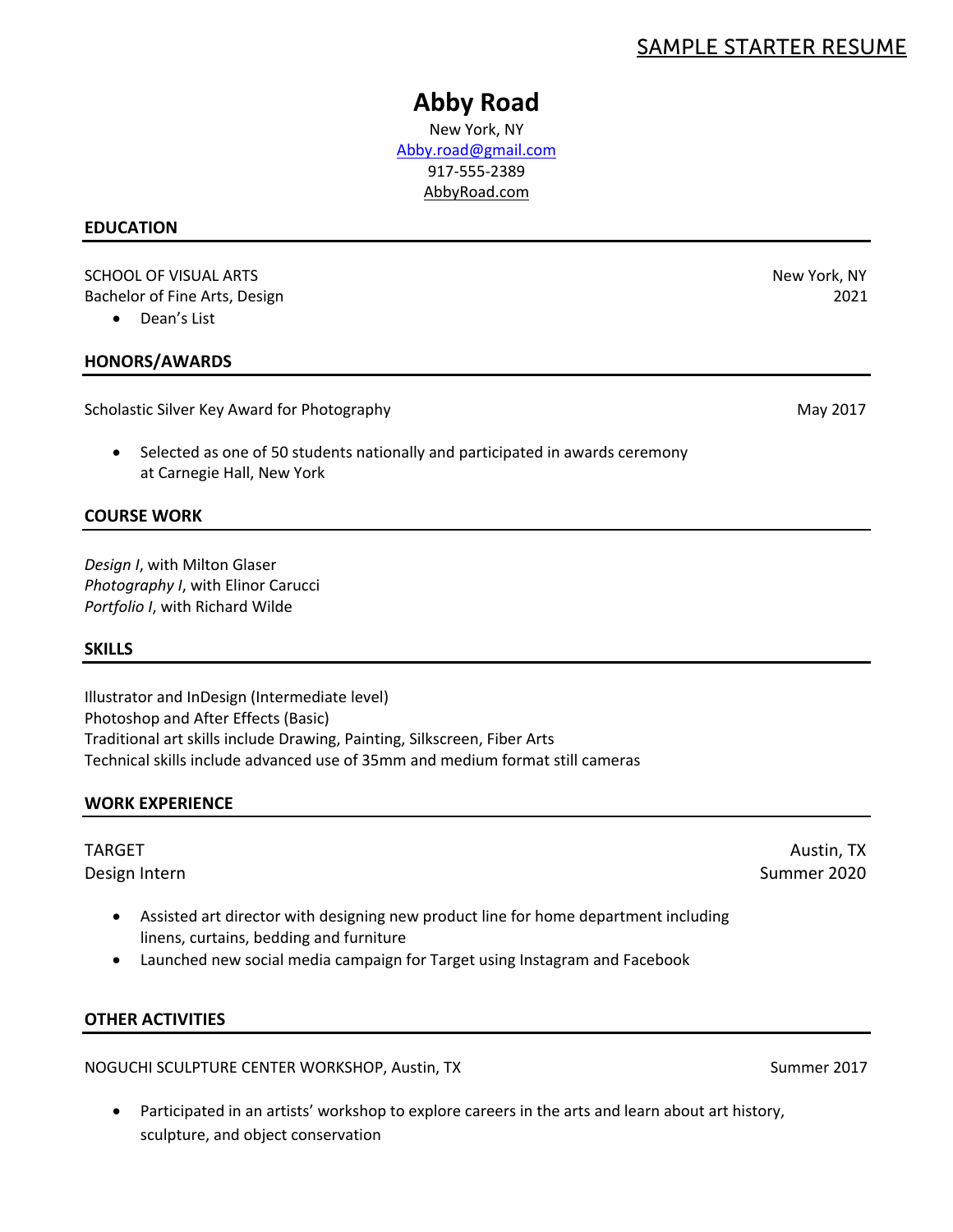# **GUIDELINES FOR COVER LETTER WRITING**

The purpose of the cover letter is to introduce yourself to an employer. It gives you the opportunity to highlight your skills and experience as appropriate for and relevant to a particular position.

- 1. Type each cover letter individually, **addressing it to a specific person and company**. If you don't know the name and title of the person to whom you should address it, do some searching online to find out. This demonstrates that you've done your research, you're detail-oriented, and you're invested.
- 2. Include **relevant** information in each letter that specifically **connects your experience and interest with that of the company** or person to whom you are writing.
- 3. Cover letters should be **brief**, approximately 3 paragraphs.
- 4. Use a **business letter format** when typing your cover letter, always using a colon after Dear\_\_\_:
- 5. **Always ask others to proofread** the letter for clarity, grammar, typos, and spelling. Visit the SVA Writing Resource Center for assistance.
- 6. It is acceptable to **include your cover letter in the body of an email** and simply attach your resume, unless the job posting instructs you to attach the cover letter as a separate document. If attaching separately, be sure to send it as a **PDF** so that your formatting is preserved.
- 7. If sending by hard copy, use **good quality paper** that matches your resume paper.
- 8. Do not begin your letter with "My name is \_\_\_\_\_\_." Your name is in the closing, and in your letterhead; it's not necessary to state it twice.
- 9. Try not to focus your letter on what YOU will learn or gain from working there, but rather **what you can contribute** to the company.

## **SAMPLE COVER LETTER FORMAT**

Date

Person's name Person's title **Organization** Address

Dear Mr./Ms. (Sir/Madam or Hiring Manager, if you are unable to confirm a contact name):

**FIRST PARAGRAPH:** Introduce yourself and explain which position you are applying for, and where you saw the posting. If someone referred you to the job, give the name of the person and mention how you know them. Attract the employer's attention by focusing the letter on his or her needs or interests. Include one sentence sharing why you want to work there, demonstrating your knowledge about the company.

**SECOND PARAGRAPH:** Explain how your abilities, background, and qualifications will enable you to contribute to the organization. Highlight strengths relevant to the position using specific examples. The cover letter supplements your resume, highlighting your special qualities and strengths that might help persuade an employer to contact you. Choose one or two specific examples from a previous job or school project that clearly illustrate relevant skills and experiences. Use the S.T.A.R.S method explained in this guide to help you write about your accomplishments.

**FINAL PARAGRAPH:** Reiterate your interest and ask for an interview. Thank the employer for his/her time and consideration. Include a link to your online portfolio or website, and your telephone number and email address.

Sincerely,

*First Name Last Name*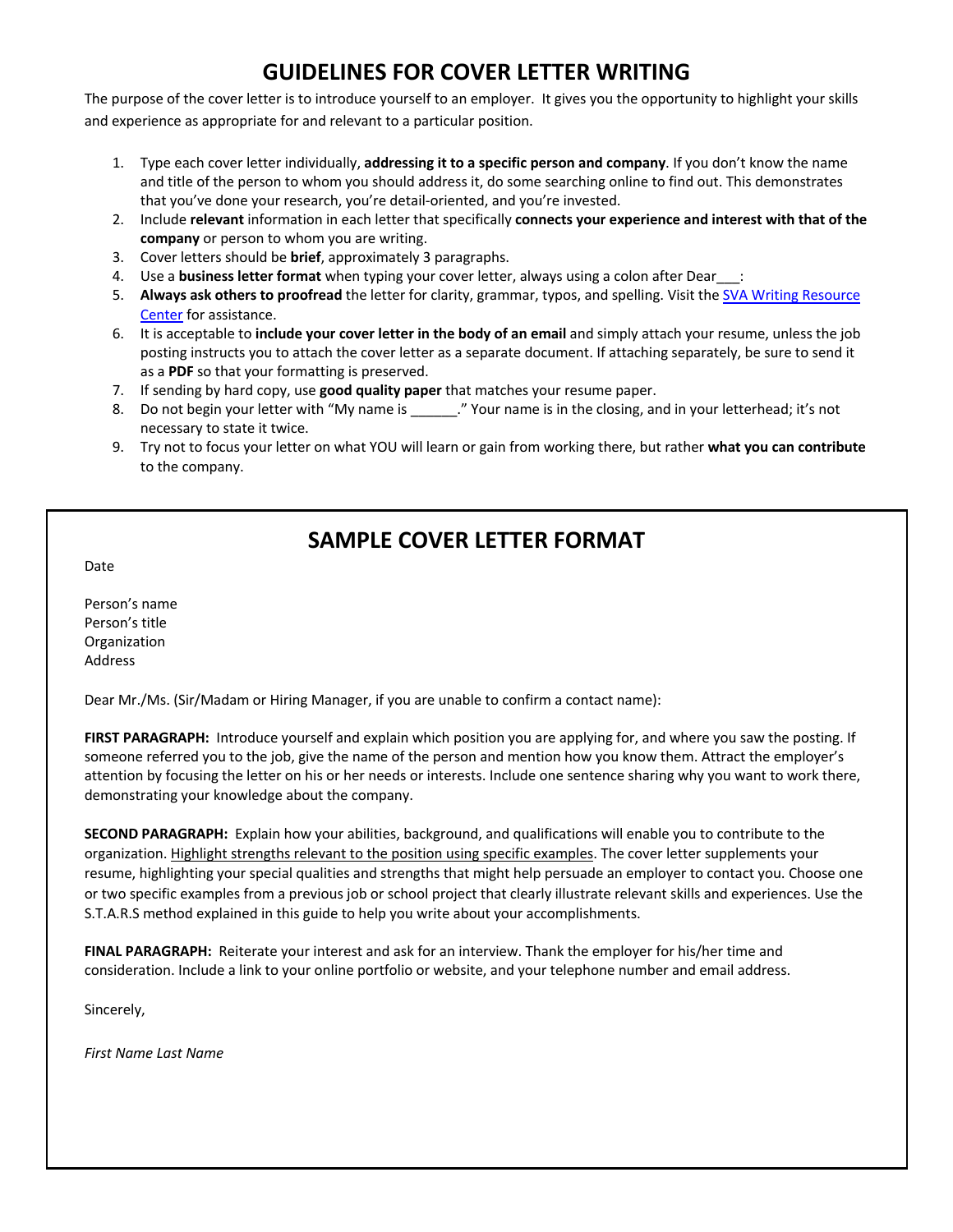#### SAMPLE COVER LETTER #1

#### **KAILA WALKER**

212-555-4000 | email@gmail.com | linkedin.com/in/kailawalker www.website.com

May 18, 2021

Hiring Manager Hyperakt 400 3rd Avenue, #3 Brooklyn, NY 11215

Dear Hiring Manager:

I would like to express my interest in the Junior Designer position with Hyperakt, listed on the company website. I recently met with senior designer, Jill Brown, at the School of Visual Art's Virtual Career Fair and had attended one of your great Lunch Talks prior to the pandemic. I appreciate Hyperakt's high-level social visionary work and focus on social impact design projects. With my design education and understanding of the fluid digital landscape, I would be a valuable addition to your team.

Having just completed an MFA in Product Design at SVA, I am seeking a challenging position in a design agency where I can utilize and improve my branding and digital skills in a collaborative environment. My work on numerous projects in branding, digital and service design, both in the classroom and directly with clients, has provided me with a great foundation of both project development and time management. On one project in particular, I was part of a team of six that shared responsibilities based on our strengths. We engaged in frequent interactions with the external client to understand and build upon their needs. In the final stage of the product design project, I created clear and engaging mock-ups for the client using InVision. I would welcome the opportunity to contribute my design skills and knowledge of brand and digital work and join your team of Hyperaktivists.

Thank you for your time and consideration. I look forward to meeting with you to discuss the position and my qualifications further. I can be reached at 212-555-4000 and email@gmail.com. In the meantime, please explore my portfolio: www.website.com.

Sincerely,

Kaila Walker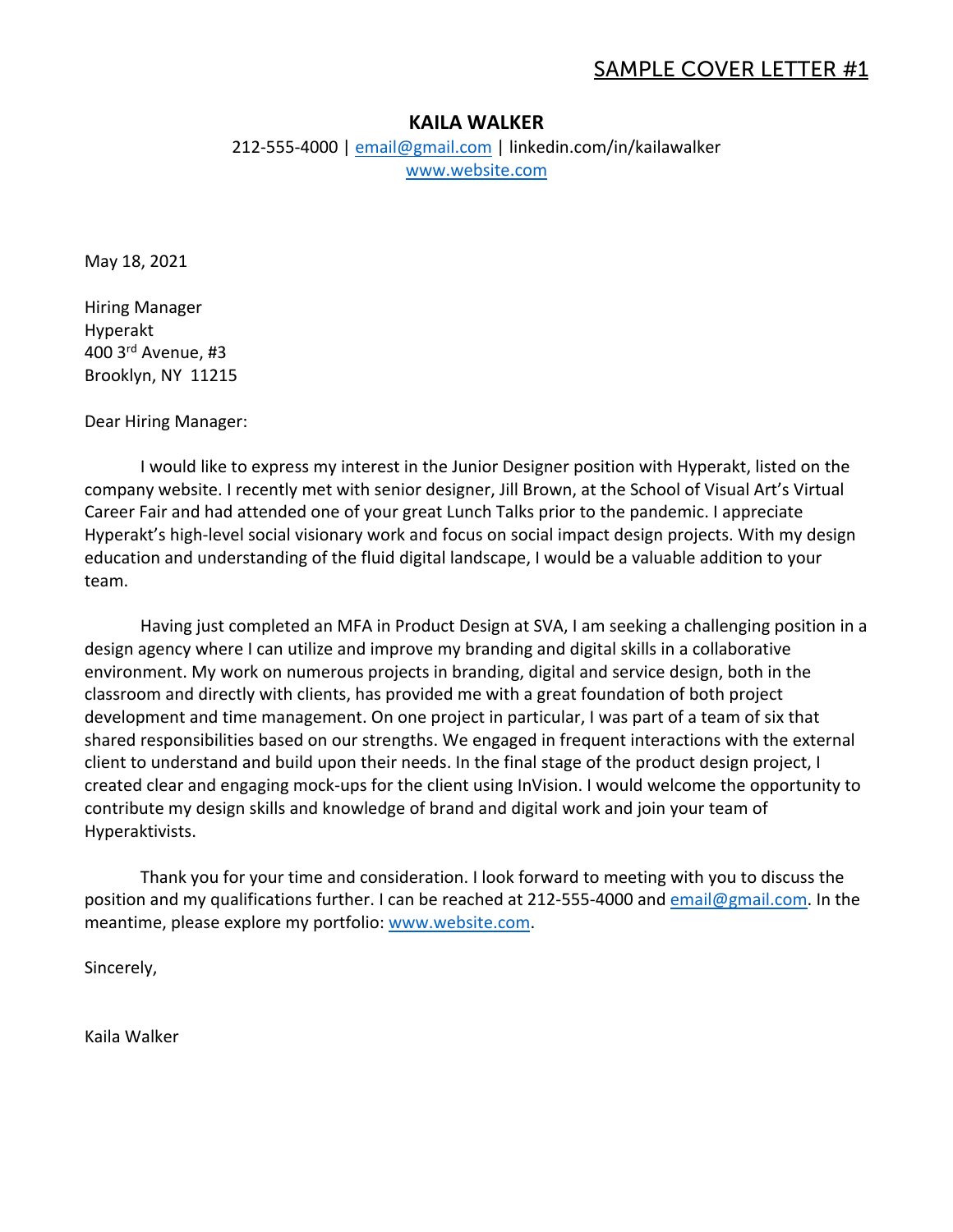**Hyperakt** is looking for a Junior Designer with 1-2 years of experience who is looking to hone their design skills in both branding and digital work.

This designer will assist with all things design, including using design to solve problems and execute on our collective visions. We're a small studio, so while this is a junior role, you'll be tasked with working crossfunctionally with all members of our team, including strategists, creative directors, producers, developers, and fellow designers.

#### **Responsibilities include:**

- Collaborating with strategy and design teams to understand clients' unique problems and goals
- Assisting in the design and production of brand, print, and digital deliverables
- Attending project kickoffs and some client meetings throughout the duration of a project
- Addressing client feedback in a timely manner

#### **Who you are:**

- You have an understanding of how to manage time effectively and of which priorities take precedence
- A self-starter who takes their work seriously
- You can quickly generate a variety of designs across many mediums
- You're motivated and have a sustained enthusiasm for social impact work
- You have good vibes
- You have a bachelor degree and experience in a work setting, such as an internship
- You're highly competent in Adobe Creative Suite products. Sketch and InVision are pluses.
- You're fluent in the ever-changing digital landscape, including best practices across web design platforms
- You have a strong knowledge of typography, hierarchy of information, color, and layout
- You're extremely organized, have great attention to detail, and require little oversight to complete tasks
- You are driven by curiosity and a desire to always improve and do better
- You believe that design is a force for good
- You have an excellent portfolio that showcases your work as well as the thought behind it

#### **Culture:**

We have a beautiful, two-story studio in Gowanus with a full kitchen, ping-pong, group birthday lunches, optional yoga every other week, and Lunch Talks – intimate conversations with some of the best and brightest in the industry – hosted at our studio every month.

#### **About Hyperakt:**

Hyperakt is a Brooklyn-based social impact design agency. We build brand identities and digital experiences for leading social impact organizations. Our clients are humanitarian organizations, philanthropies, tech innovators, universities, and social enterprises that tackle the toughest challenges of our time and champion those who have been left behind – Ford Foundation, Google, Spotify, Amnesty International, the City of New York, and more.

We are a small team of passionate designers, strategists, producers, developers, and all-around storytellers. We love Monday morning bagels, team lunches, cracking open a beer at the end of the day, going bowling, and exploring the city's cultural institutions. We come from diverse backgrounds, walks of life, and continents across the world, and are excited to welcome another Hyperaktivist into the fold.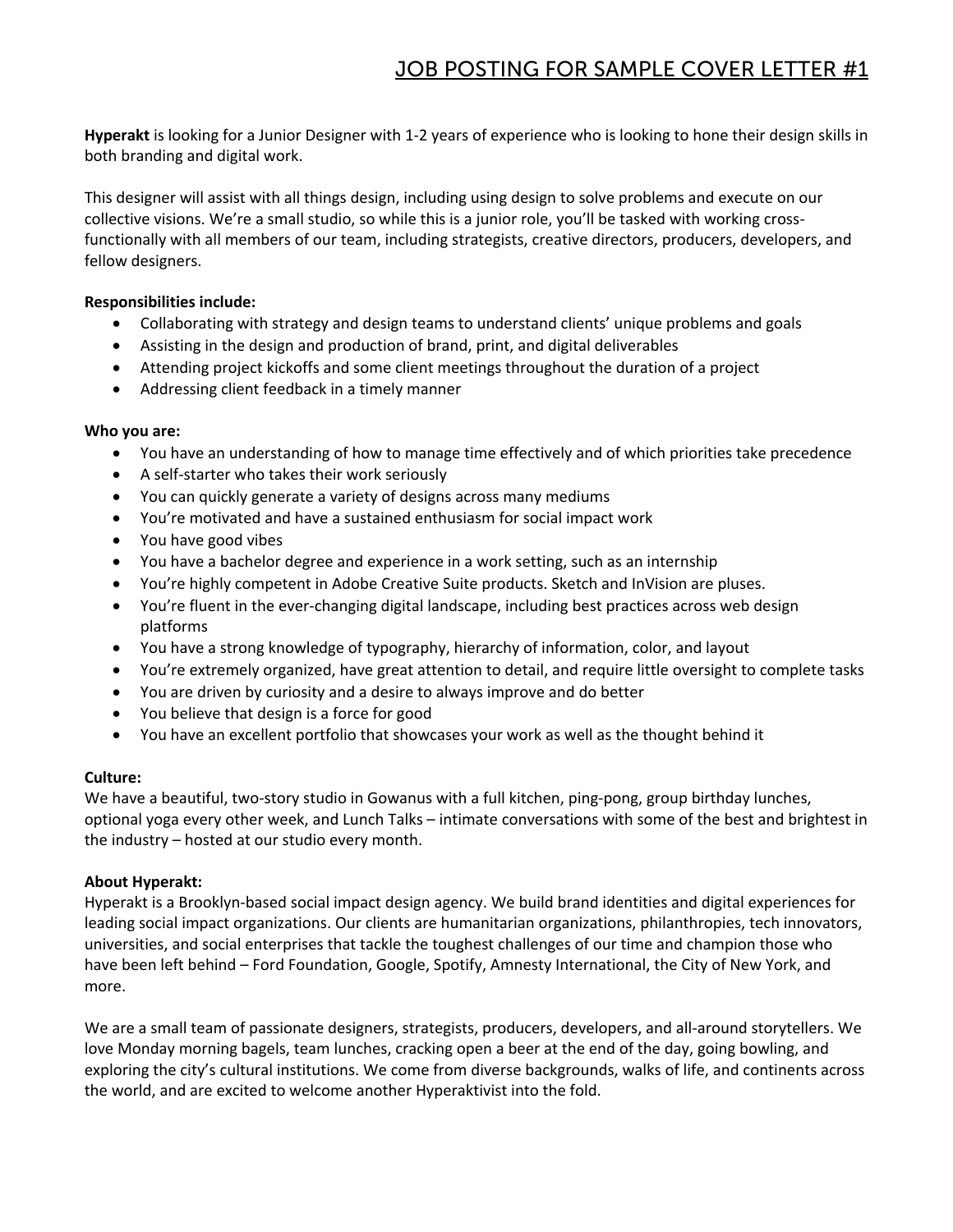April 14, 2021

Lisa Smith Director of Photography Photography Gallery, Inc. 4436 East 82nd Street New York, NY 10013

Dear Ms. Smith:

I am writing in response to the advertisement for a Studio Assistant, listed on the School of Visual Arts online job board. I have been following your gallery for years and am very impressed with your exceptional roster of artists. After reviewing my resume, I am confident you will find that my education and experience will make me an asset to Photography Gallery, Inc.

Currently, I am a junior attending the BFA Photography program at SVA. During my studies, I have gained both knowledge and technical proficiency in a wide variety of photographic practices. I am familiar with most lighting packages including strobe and tungsten and have a strong familiarity with most camera formats; digital film, medium and large format. I have focused my studies in digital photography and am very well-versed in basic scanning, retouching and digital output. In addition, I have recently completed an internship within the photography department at *Saturday Night Live*. My responsibilities included the set-up of lighting/camera equipment for still shoots, assisting staff photographers as needed and basic administrative tasks. I believe I will be an excellent addition as a Studio Assistant to Photography Gallery, Inc.

Thank you for your time and consideration. You can view my portfolio online at janeanderson.com. I look forward to meeting you to further discuss my qualifications and the available position. I can be reached at 212-685-3333 or janderson@gmail.com.

Sincerely,

Jane Anderson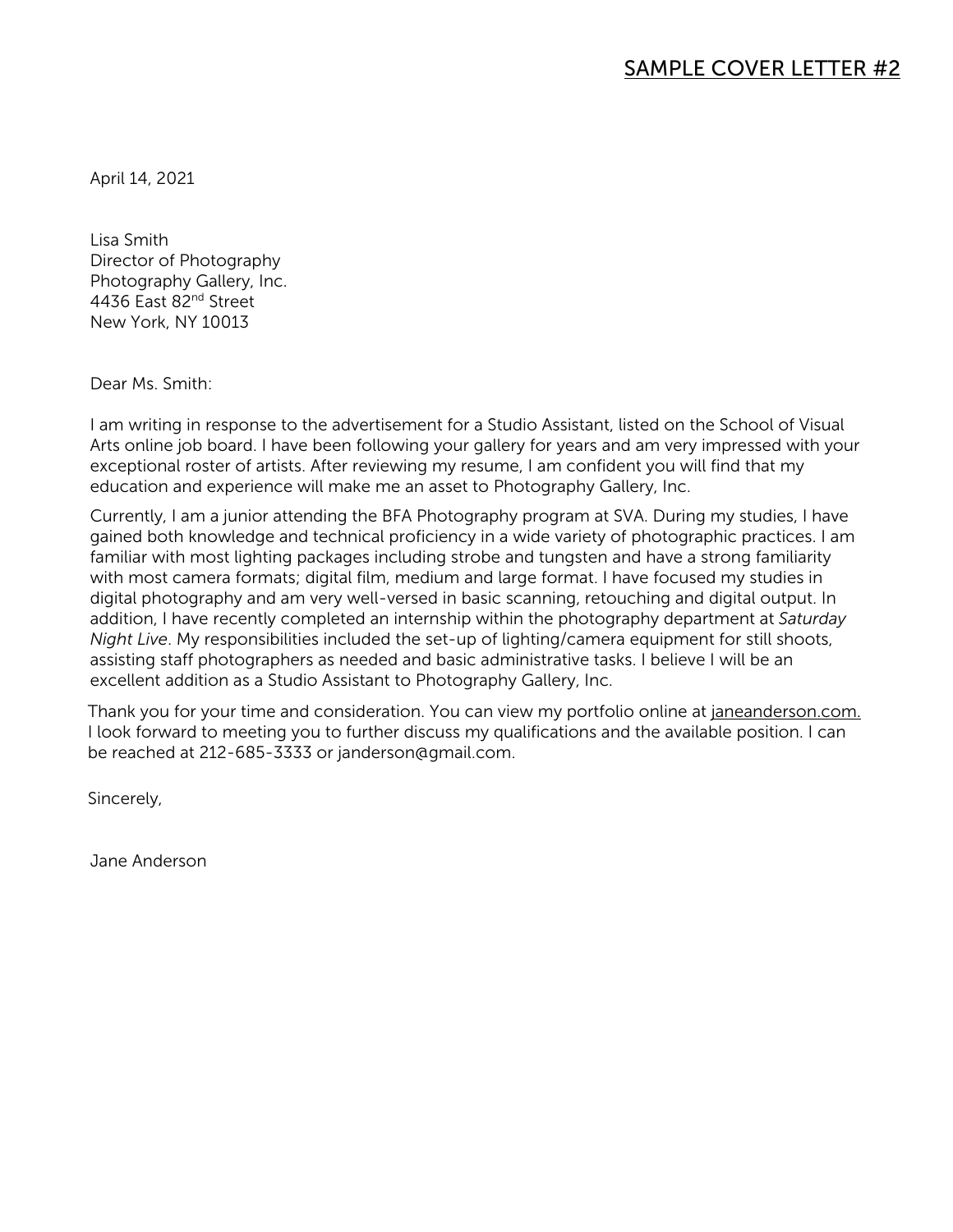July 18, 2021

Stephanie Johnson Production Coordinator New Films, Inc. 880 Park Avenue South New York, NY 10003

Dear Ms. Johnson:

I would like to express my interest in the Production Assistant position with New Films, Inc., listed on your company's website. It would be an honor to work on New Films' award-winning productions. With my background in film production and my dedication to the industry, I would be a valuable addition to your production team.

I am looking for a challenging position in a film production company where I can utilize my production and organizational skills in a fast-paced, creative environment. As my resume indicates, I have just completed a BFA in Film and Video at the School of Visual Arts. In addition, I believe that my experience working on numerous student films and completing two film production internships with Coastal Productions and Carnival Pictures, would allow me to make a valuable contribution to New Films, Inc. I am proficient with AVID and Final Cut Pro, fluent in Spanish, and perform well both independently and as part of a team.

I would appreciate the opportunity to meet with you at your convenience to discuss my background and qualifications in greater detail. I can be reached at 917-555-6789 or probertson@sva.edu. Thank you for your time and consideration.

Sincerely,

Paul Robertson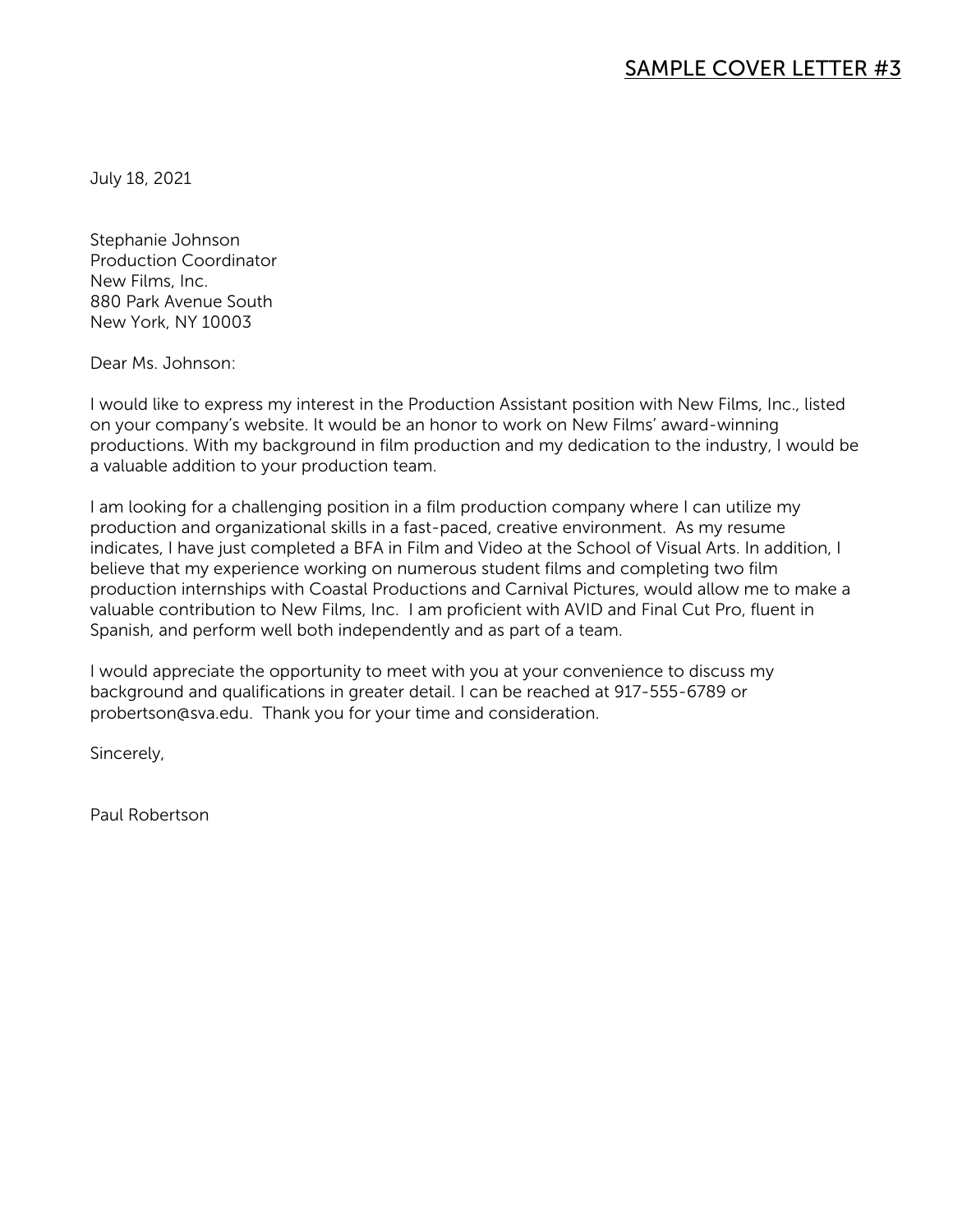#### REFERENCES SAMPLE FORMAT (Send to employers **ONLY** if requested)

#### **YOUR NAME**

Address, Telephone Number, Email Address, Website

#### *REFERENCES*

- 1 Name, Job Title Organization/Company Name Address Line 1 Address Line 2 Telephone Number Email Address
- 2 Name, Job Title Organization/Company Name Address Line 1 Address Line 2 Telephone Number Email Address
- 3 Name, Job Title Organization/Company Name Address Line 1 Address Line 2 Telephone Number Email Address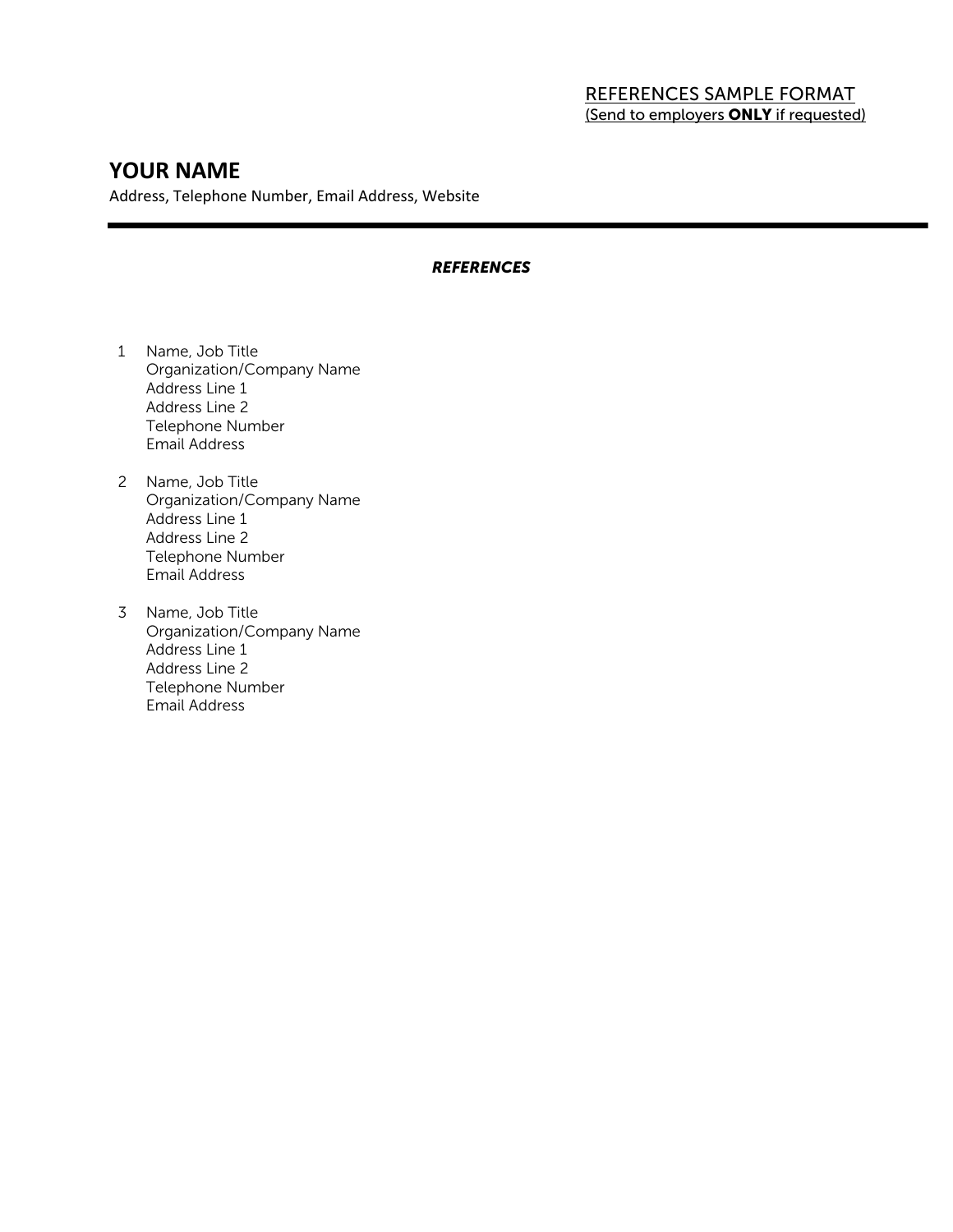# S.T.A.R.S.

STARS is a technique to help you think and write about your experiences and accomplishments.

Your STAR statements can be used in your resume, cover letter, pitch and interview practice. It will help you realize how important your experience really is!

#### Situation—Task—Action—Result—Skills/Attributes

Why is this exercise useful?

- People freeze up and/or become blocked. STARS facilitates flow.
- People often undersell themselves because they don't know how valuable or relevant their experience is.
- People forget things. STARS helps to stimulate the memory.
- Seeing all the great things you have done (that you may not have realized) builds confidence and helps you speak/write more effectively about yourself.

How to use STARS:

- Think of setting a scene and telling a story.
- Keeping in mind the requirements and language of the job(s) you want, let your mind drift in that direction when filling in the STARS.
- BE SLOPPY AND INCLUSIVE!! Make a mess. Jot down whatever comes to mind. You'll pull out the good stuff later. Do one STARS sheet for each accomplishment you want to highlight.
- The "stories" of your accomplishments will illustrate skills and qualities that will be valued by your prospective employer.
- Use LOTS of numbers.
- The skills are implied, demonstrated by the story.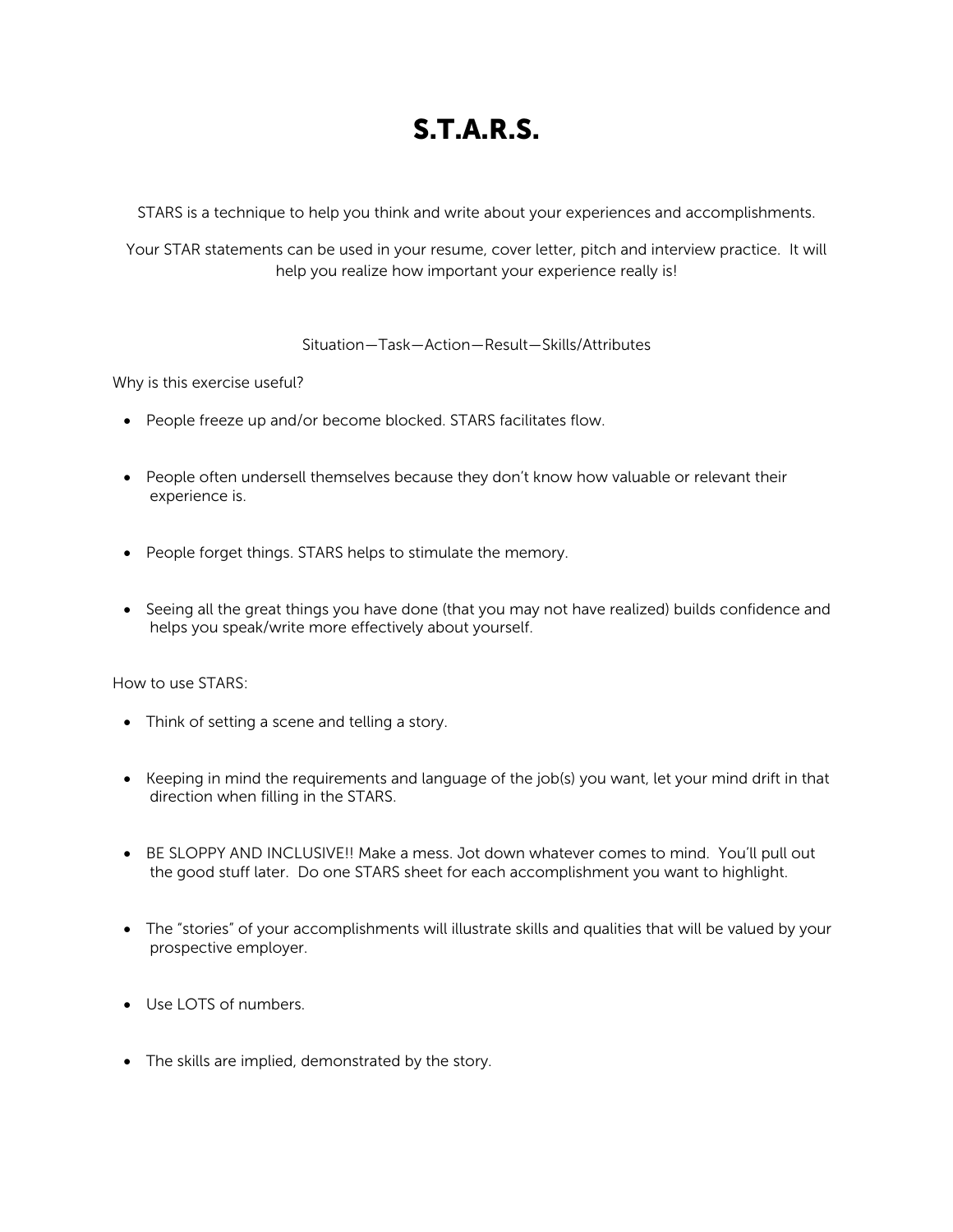# S.T.A.R.S. Worksheet

S (SITUATION: Describe the company; it's climate; how big, interesting or otherwise impressive; timing; interpersonal situations, "This is what was happening—this was the situation where I worked...")

T (TASK: The objective, assignment or problem to be solved)

A (ACTION: How YOU accomplished the task)

R (RESULTS: Use numbers, what the result means for the company or for you)

(S) (Skills/Attributes illustrated)